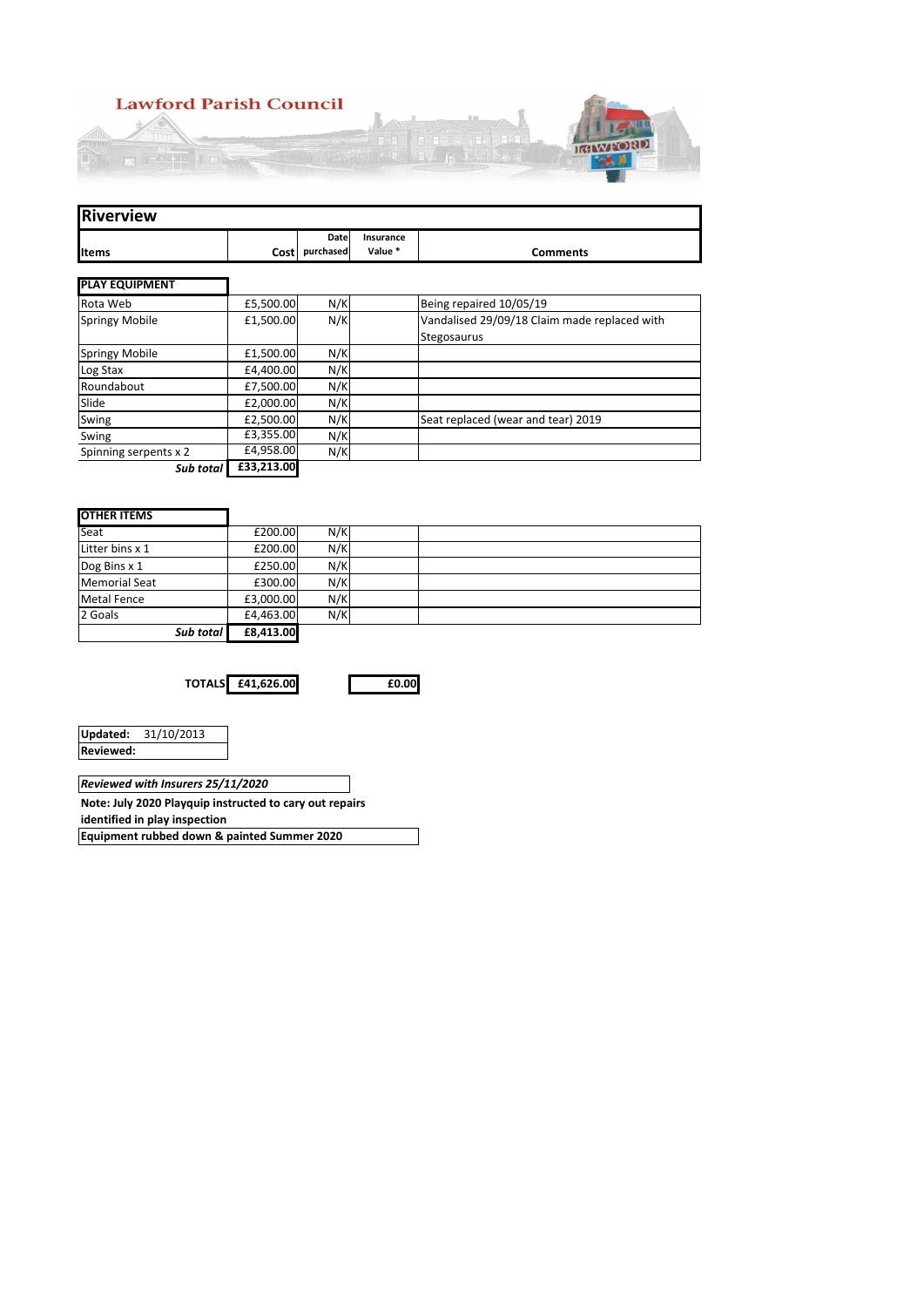

| <b>School Lane</b>        |           |                   |                    |                                                  |  |  |  |
|---------------------------|-----------|-------------------|--------------------|--------------------------------------------------|--|--|--|
| <b>Items</b>              | Cost      | Date<br>purchased | Insurance<br>Value | <b>Comments</b>                                  |  |  |  |
| School Lane Playing Field | £1.00     |                   | £1.00              |                                                  |  |  |  |
| <b>PLAY EQUIPMENT</b>     |           |                   |                    |                                                  |  |  |  |
| See-saw                   |           | N/K               |                    | £2,000.00 Removed July 2020                      |  |  |  |
| Swing cradle              |           | N/K               |                    | £2,000.00 Removed July 2020                      |  |  |  |
| Swing flat                | £2,000.00 | N/K               |                    |                                                  |  |  |  |
| Rockette                  |           | N/K               |                    | £3,000.00 Removed July 2020                      |  |  |  |
| Small climbing frame      |           | N/K               |                    | £1,000.00 Removed July 2020                      |  |  |  |
| Roundabout                |           | N/K               |                    | £7,500.00 Removed - date unknown ask predecessor |  |  |  |
| Slide                     | £2,000.00 | N/K               |                    |                                                  |  |  |  |
|                           | £4,000.00 |                   |                    |                                                  |  |  |  |

#### **UNDER 7's PLAY AREA 2006**

| Swing                          | £2,280.00  | N/K |                                                             |
|--------------------------------|------------|-----|-------------------------------------------------------------|
| Roundabout                     | £5,000.00  | N/K |                                                             |
| <b>Spinning Serpent</b>        | £1,800.00  | N/K | <b>Are there two of these?</b>                              |
| Spinning Serpent               | £1,800.00  | N/K |                                                             |
| <b>Enchanted Gardens</b>       | £1.710.00  | N/K |                                                             |
| Play Ship                      | £16,583.00 | N/K |                                                             |
|                                |            |     | Wear & Tear and Vandalism noted week of 11/08/18 repaired   |
|                                |            |     | Playquip, vandalism repair completed Claim made and settled |
| <b>Springy Mobile</b>          | £1,425.00  | N/K | <b>Removed?</b>                                             |
| <b>Activity Wall Panels x4</b> | £4.000.00  | N/K |                                                             |
| <b>Play Trail Seating</b>      | £2,500.00  | N/K |                                                             |
| Sub total                      | £37.098.00 |     |                                                             |

## **OTHER ITEMS (Under 7's Play Area)**

| .                         |           |     |  |
|---------------------------|-----------|-----|--|
| Memorial seats (metal) x2 | £600.00   | N/K |  |
| Waste Bin                 | £200.00   | N/K |  |
| <b>Pinic Table</b>        | £500.00   | N/K |  |
| <b>Metal Fencing</b>      | £7.000.00 | N/K |  |
| <b>Gates Single</b>       | £300.00   | N/K |  |
| Gates Double              | £700.00   | N/K |  |
| Sub total                 | £9,300.00 |     |  |

## **Under 7's Total £46,398.00**

┑

٦

#### **OTHER ITEMS**

| Pinic Table                | £500.00   | N/K |  |
|----------------------------|-----------|-----|--|
| Seats x 3                  | £100.00   | N/K |  |
| Litter bins x7             | £700.00   | N/K |  |
| Dog Bins x 2               | £500.00   | N/K |  |
| Memorial seat (metal) x1   | £300.00   | N/K |  |
| Car Park Gates and fencing | £5.000.00 | N/K |  |
| Sub total                  | £7.100.00 |     |  |

| <b>BUILDINGS</b>         |             |      |             |
|--------------------------|-------------|------|-------------|
| <b>Football Pavilion</b> | £550.000.00 | 2020 | £700.000.00 |
| Groundsman Shed          | £90.000.00  |      | 25.000.00   |
|                          | £640.000.00 |      | £725,000.00 |

**TOTAL £697,498.00 £725,000.00**

**Play equipment Painted Summer 2020**

*Reviewed with Insurers 25/11/2020* **Remaining play equipment rubbed down & painted Summer 2020 16/11/20 Council approved repairs identified in Play Equipment Inspection**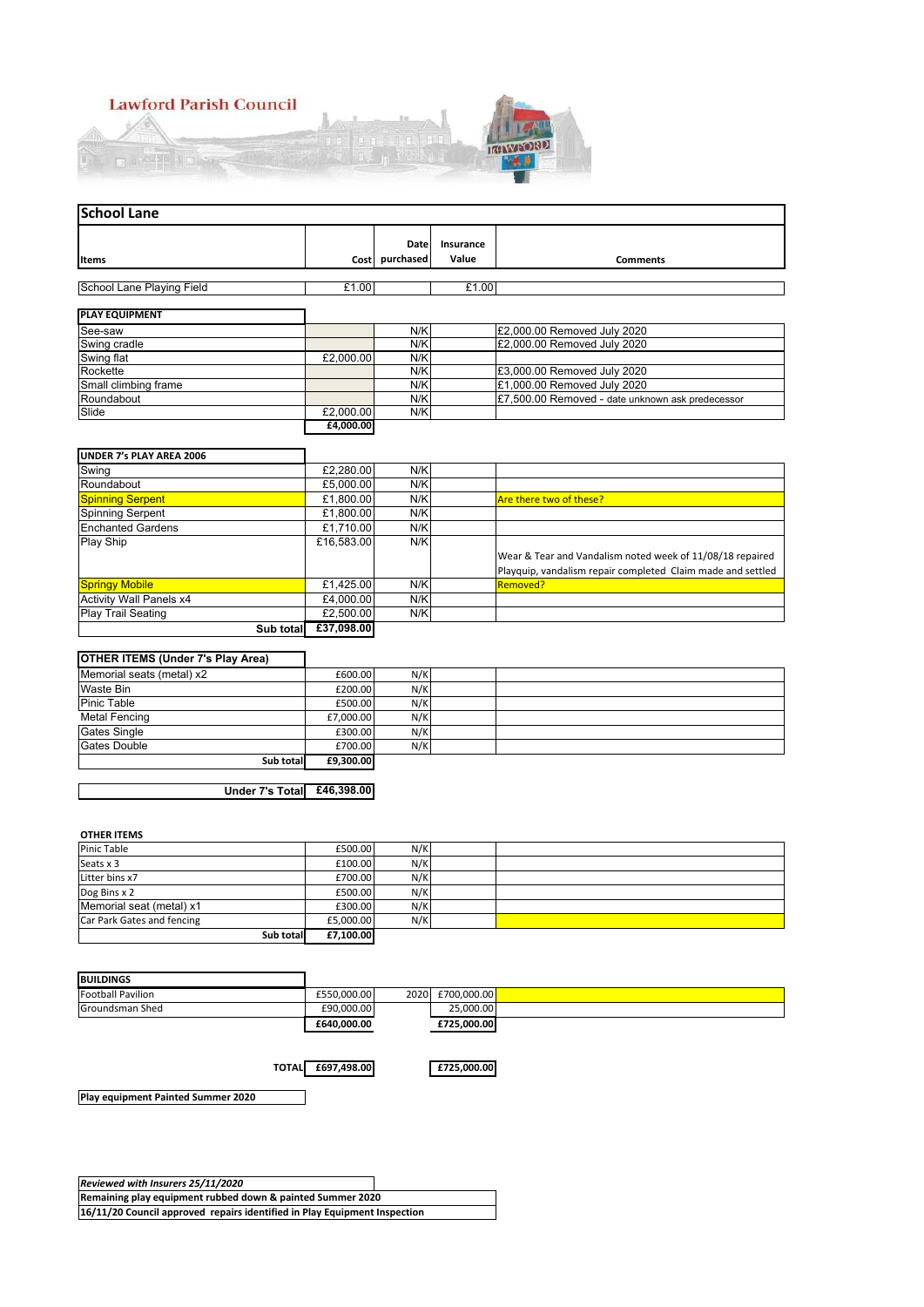| <b>Items</b>                                                                      |            | Cost Date purchased    | <b>Insurance Value *</b> | <b>Comments</b> |
|-----------------------------------------------------------------------------------|------------|------------------------|--------------------------|-----------------|
| Recreation area signed over by Rose Builders Includes an already fitted out under |            |                        |                          |                 |
| 7's play area                                                                     | £1.00      | 17/09/2018             | £1.00                    |                 |
| City Litter Bin (playdale reference CLBL) - £519.50/each (2nr at Lawford)         |            | £1,039.00 pre 17/09/18 | £1,039.00                |                 |
| Rockin Rider (CRRD) - £869.00/each (1nr)                                          |            | £869.00 pre 17/09/18   | £869.00                  |                 |
| Twin Rider (CTRD) - £1,918.00/each (1nr)                                          |            | £1,918.00 pre 17/09/18 | £1,918.00                |                 |
| Peking (CLC/PEK) - £5,096.00/each (1nr)                                           |            | £5,096.00 pre 17/09/18 | £5,095.00                |                 |
| City Cradle Swing (SCSW) - £1,815.00/each (1nr)                                   |            | £1,815.00 pre 17/09/18 | £1,815.00                |                 |
| City Seat (CSET) - £648.00/each (1nr)                                             |            | £648.00 pre 17/09/18   | £648.00                  |                 |
| Gravity Bowl (CGBL) - £1,065.00/each (1nr)                                        |            | £1,065.00 pre 17/09/18 | £1,065.00                |                 |
| City Bench (CBEN) - £399.00/each (2nr)                                            |            | £798.00 pre 17/09/18   | £798.00                  |                 |
|                                                                                   |            |                        |                          |                 |
| Fencing 7/09/20 estimate for insurance from Justyn at Rose                        |            | £4,000.00 pre 17/09/20 | £5,000.00                |                 |
|                                                                                   |            |                        |                          |                 |
|                                                                                   |            |                        |                          |                 |
|                                                                                   | £17,248.00 |                        | £18,248.00               |                 |
|                                                                                   |            |                        |                          |                 |
|                                                                                   |            |                        |                          |                 |
| See Tree register - council is now resposible for some 200 plus trees. Map to be  |            |                        |                          |                 |
| created.                                                                          |            |                        |                          |                 |
|                                                                                   |            |                        |                          |                 |
| Reviewed with insurers 25/11/2020                                                 |            |                        |                          |                 |
|                                                                                   |            |                        |                          |                 |
|                                                                                   |            |                        |                          |                 |
|                                                                                   |            |                        |                          |                 |
|                                                                                   |            |                        |                          |                 |
|                                                                                   |            |                        |                          |                 |
|                                                                                   |            |                        |                          |                 |
|                                                                                   |            |                        |                          |                 |
|                                                                                   |            |                        |                          |                 |
|                                                                                   |            |                        |                          |                 |
|                                                                                   |            |                        |                          |                 |
|                                                                                   |            |                        |                          |                 |
|                                                                                   |            |                        |                          |                 |
|                                                                                   |            |                        |                          |                 |
|                                                                                   |            |                        |                          |                 |
|                                                                                   |            |                        |                          |                 |
|                                                                                   |            |                        |                          |                 |
|                                                                                   |            |                        |                          |                 |
|                                                                                   |            |                        |                          |                 |
|                                                                                   |            |                        |                          |                 |



# **Lawford Parish Council**



# **Summers Park Recreation Ground**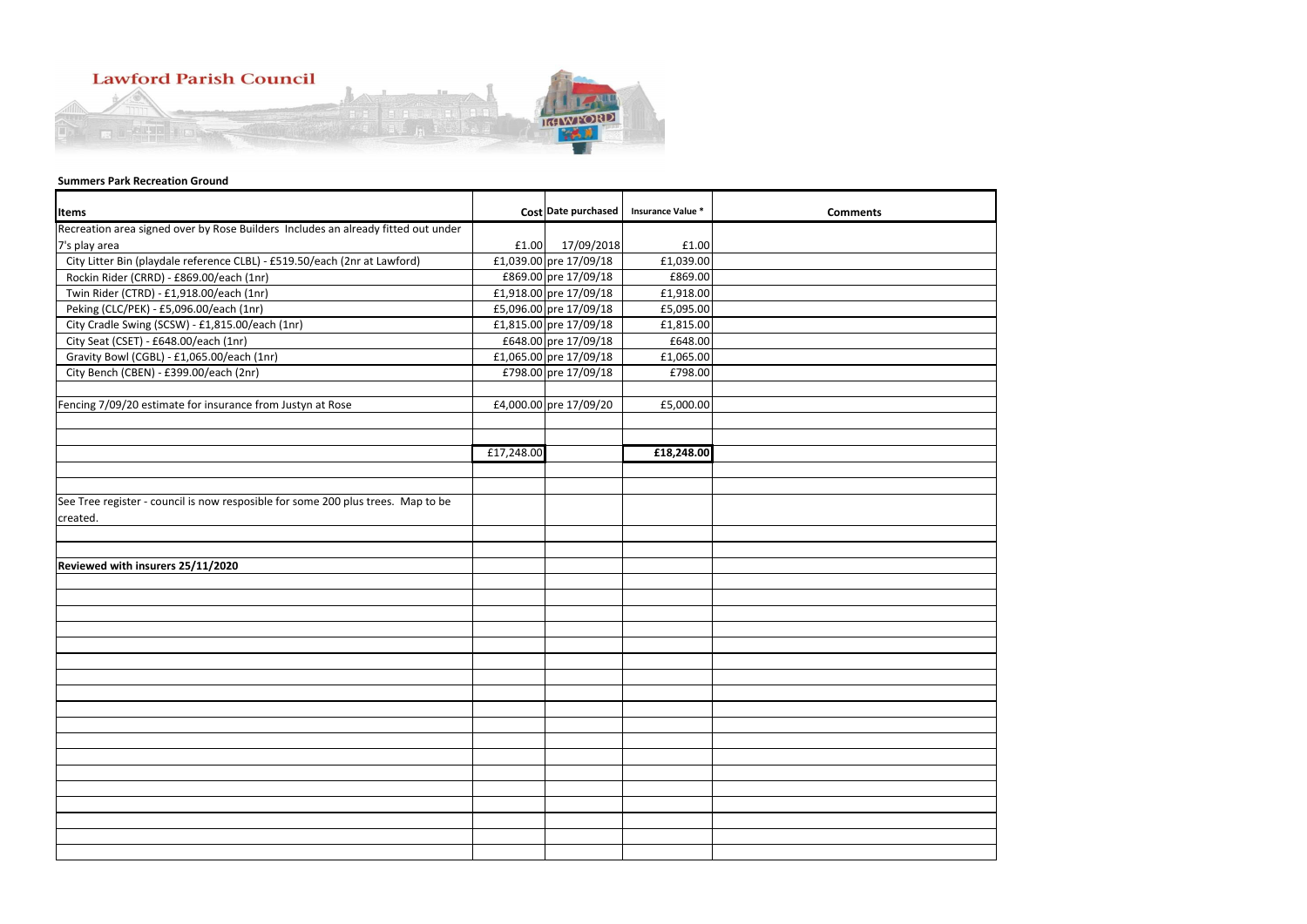

| <b>Waldegrave Way</b>           |            |                               |                            |                                                                    |
|---------------------------------|------------|-------------------------------|----------------------------|--------------------------------------------------------------------|
| <b>I</b> Items                  |            | <b>Date</b><br>Cost purchased | <b>Insurance</b><br>Value* | <b>Comments</b>                                                    |
|                                 |            |                               |                            |                                                                    |
| <b>Waldegrave Way Play Area</b> |            |                               | £1.00                      |                                                                    |
| <b>PLAY EQUIPMENT</b>           |            |                               |                            |                                                                    |
| Trim Trail**                    | £9,112.00  | N/K                           |                            |                                                                    |
| Trim Trail stabilising mesh     | £2,475.00  | N/K                           |                            |                                                                    |
| <b>Spinning Serpent</b>         | £2,214.00  | N/K                           |                            |                                                                    |
| <b>Springy Mobile</b>           | £1,274.00  | N/K                           |                            |                                                                    |
| Igloo                           | £4,000.00  | N/K                           |                            | 5/06/19 Removed - check with predecessor when actually<br>removed? |
| Slide                           | £2,000.00  | N/K                           |                            | Replaced?                                                          |
| <b>Swing Flat</b>               | £2,966.00  | N/K                           |                            |                                                                    |
| <b>Swing Cradle</b>             | £2,758.00  | N/K                           |                            | Log replaced due to wear & tear Playquip 1/10/18                   |
|                                 | £26,799.00 |                               |                            |                                                                    |

**Basketball** 

**May-21**

| <b>OTHER ITEMS</b> |         |     |  |
|--------------------|---------|-----|--|
| Seats x 2          | £200.00 | N/K |  |
| Litter bins x 1    | 5200.00 | N/K |  |
| Dog Bins x 1       | £250.00 | N/K |  |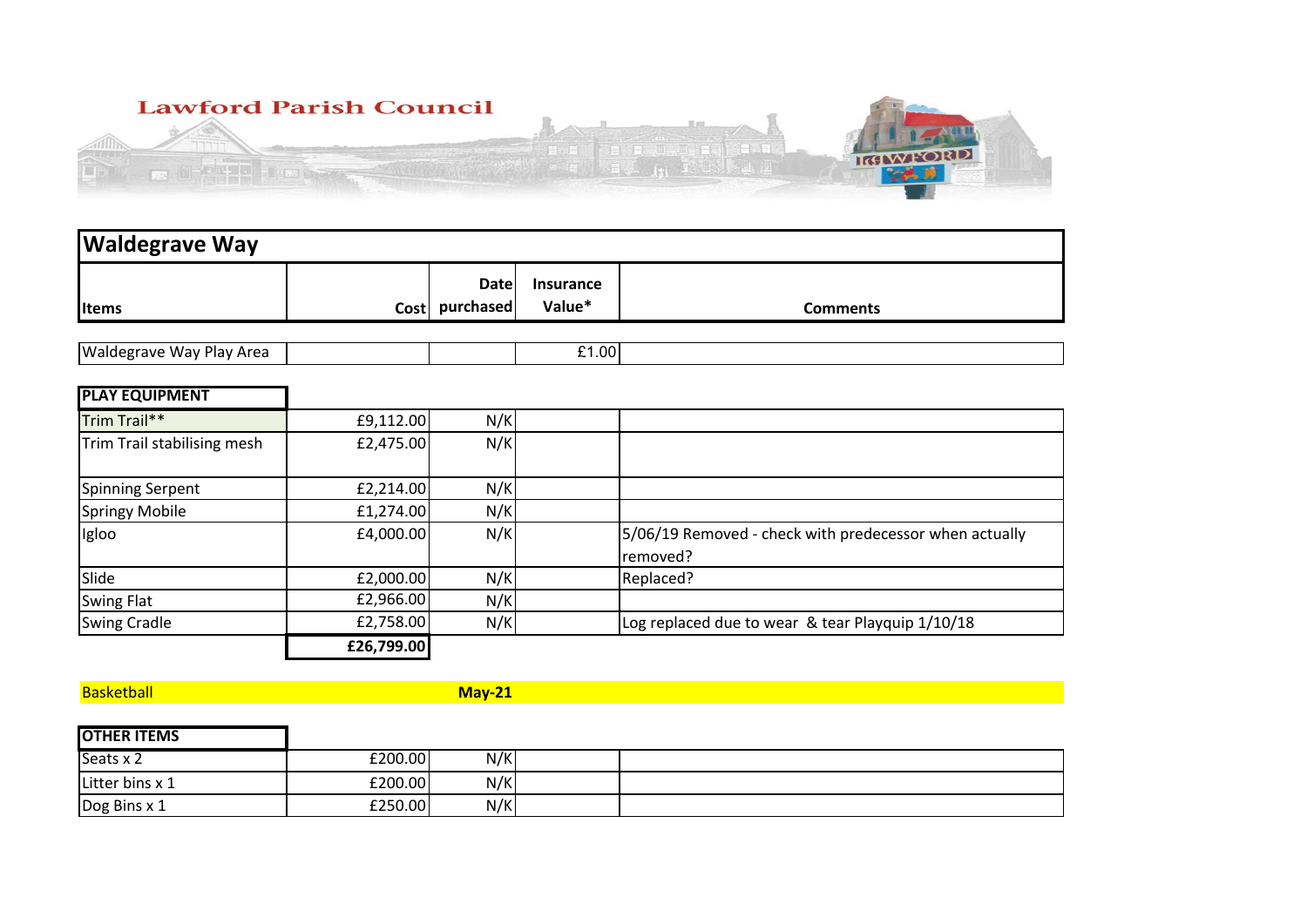| Goal Posts x 2                                                                           | £5,000.00  | N/K |                                                     |
|------------------------------------------------------------------------------------------|------------|-----|-----------------------------------------------------|
|                                                                                          | £5,650.00  |     |                                                     |
|                                                                                          |            |     |                                                     |
| <b>TOTAL</b>                                                                             | £32,449.00 |     | <b>** Trim Trail consists of</b>                    |
|                                                                                          |            |     | <b>Snake Balance</b>                                |
|                                                                                          |            |     | <b>Rope Bridge</b>                                  |
|                                                                                          |            |     | Rolling Log Walk - replaced with 'plastic' log 2019 |
|                                                                                          |            |     | <b>Swinging Steps</b>                               |
|                                                                                          |            |     | 2 x Spinning Mushrooms                              |
|                                                                                          |            |     | <b>Chain Walk</b>                                   |
| <b>Updated:</b><br>24/04/14                                                              |            |     | <b>Rope Tunnel</b>                                  |
| <b>Reviewed: 23/05/17</b>                                                                |            |     |                                                     |
| <b>Play equipment Painted</b>                                                            |            |     |                                                     |
| Summer 2020                                                                              |            |     |                                                     |
| Reviewed with Insurers 25/11/2020                                                        |            |     |                                                     |
| Note: July 2020 Playquip instructed to cary out repairs identified in play<br>inspection |            |     |                                                     |
|                                                                                          | $\cdots$   |     |                                                     |

**Equipment rubbed down & painted Summer 2020**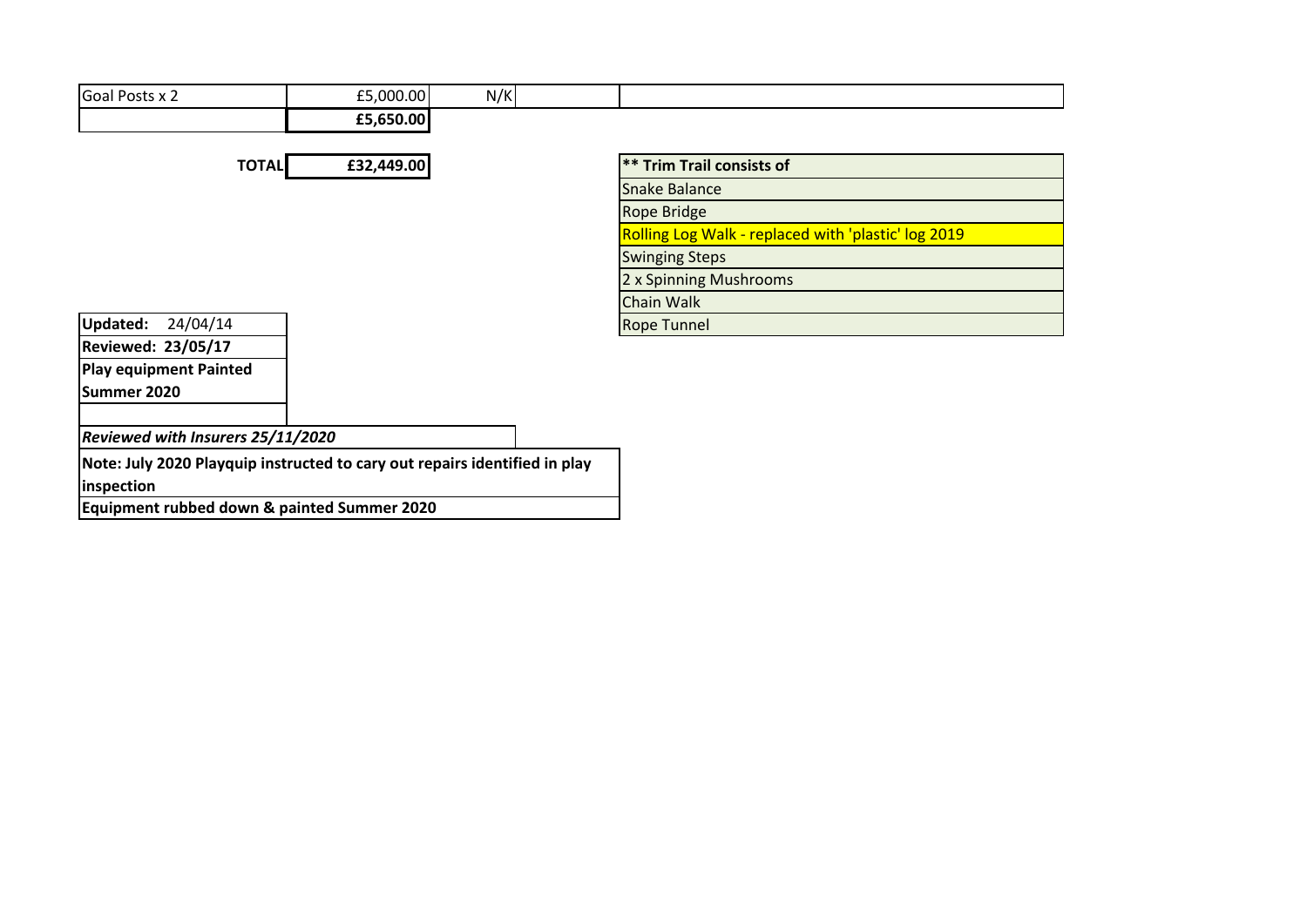# **Lawford Parish Council**  $\frac{1}{\sqrt{1-\frac{1}{\sqrt{1-\frac{1}{\sqrt{1-\frac{1}{\sqrt{1-\frac{1}{\sqrt{1-\frac{1}{\sqrt{1-\frac{1}{\sqrt{1-\frac{1}{\sqrt{1-\frac{1}{\sqrt{1-\frac{1}{\sqrt{1-\frac{1}{\sqrt{1-\frac{1}{\sqrt{1-\frac{1}{\sqrt{1-\frac{1}{\sqrt{1-\frac{1}{\sqrt{1-\frac{1}{\sqrt{1-\frac{1}{\sqrt{1-\frac{1}{\sqrt{1-\frac{1}{\sqrt{1-\frac{1}{\sqrt{1-\frac{1}{\sqrt{1-\frac{1}{\sqrt{1-\frac{1}{\sqrt{1-\frac{1}{\sqrt{1-\frac{1$

**O FUTTILION** 



| <b>Other Assets</b>            |             |                |                            |                                                         |
|--------------------------------|-------------|----------------|----------------------------|---------------------------------------------------------|
| <b>Items</b>                   | Cost        | Date purchased | <b>Insurance</b><br>Value* | <b>Comments</b>                                         |
|                                |             |                |                            |                                                         |
| <b>STREET FURNITURE</b>        |             |                |                            |                                                         |
| Village Sign Meadway           | £3,000.00   | N/K            |                            |                                                         |
| Village Sign Cotman Ave        | £3,000.00   | N/K            |                            |                                                         |
|                                | £6,000.00   |                |                            |                                                         |
| <b>Bus Shelters x 4</b>        |             |                |                            |                                                         |
| <b>Bromley Road</b>            | £5,000.00   | N/K            |                            | 1. Ogilvie Hall £3,000.00) passed to ECC March 2021. 2. |
| <b>Ogilvie Hall</b>            |             | N/K            |                            | Bus shelters became ECC responsibility from late 2021   |
| Long Road                      | £3,000.00   | N/K            |                            | (Refer to Cllr C Guglielmi)                             |
| <b>Bargate Road</b>            | £2,000.00   | N/K            |                            |                                                         |
| <b>Kings Arms</b>              | £4,000.00   |                |                            |                                                         |
| Sub total                      | £14,000.00  |                | £0.00                      |                                                         |
| <b>War Memorial</b>            | £1.00       | N/K            | £24,000.00                 |                                                         |
|                                |             |                |                            |                                                         |
| <b>Public seats x 3</b>        |             |                |                            |                                                         |
| Coxs hill                      | £200.00     | N/K            |                            |                                                         |
| <b>By Riverview</b>            | £200.00     | N/K            |                            |                                                         |
| Waldegrave way                 | £200.00     | N/K            |                            |                                                         |
| Noticeboards x 3               | £1,350.00   | Jul-15         |                            |                                                         |
| <b>Noticeboards x 2</b>        | £1,356.00   | Feb-18         |                            |                                                         |
| <b>VAS</b>                     | £3,200.00   | Mar-16         |                            | No longer in use - stored in Office July 2019           |
| <b>Additional VAS brackets</b> | £60.00      | Mar-16         |                            |                                                         |
| Sub total                      | £6,566.00   |                | £0.00                      |                                                         |
| Dog Litter Bins x 3            | £750.00     | N/K            |                            |                                                         |
| <b>Litter Bins</b>             | £500.00     | Jul-15         |                            |                                                         |
| Owls Flight Dell - Public      |             |                |                            | One removed November 2016 due to deterioration cost     |
| seats x1                       | £200.00     | N/K            |                            | reduced from £400 to £200                               |
| Salt Bins x 6                  | £500.00     | N/K            |                            |                                                         |
| Sub total                      | £1,950.00   |                | £0.00                      |                                                         |
|                                |             |                |                            |                                                         |
| <b>LIGHT COLUMNS</b>           |             |                |                            |                                                         |
| 63 light columns               | £100,000.00 |                |                            |                                                         |
| 47 pole brackets               |             |                |                            |                                                         |
| (Telegraph Poles)              | £20,000.00  |                |                            |                                                         |
| <b>Total</b>                   | £120,000.00 |                | £0.00                      |                                                         |
| <b>TOOLS</b>                   |             |                |                            |                                                         |
| Kubota Tractor                 |             |                | £10,000.00                 |                                                         |
| Trailor                        |             |                | £1,000.00                  |                                                         |
| Strimmer                       |             |                | £500.00                    |                                                         |
| <b>Hedge Cutter</b>            |             |                | £300.00                    | Sold March 2016 - value £366.67                         |

| <b>OFFICE EQUIPMENT</b> |                 |                     |         |                                     |
|-------------------------|-----------------|---------------------|---------|-------------------------------------|
| Computer system         | £1,000.00       | N/K                 |         | New Computer & laptop February 2019 |
| Photocopier             | <b>Contract</b> | N/K                 |         |                                     |
| Tables x 2              | £150.00         | N/K                 |         |                                     |
| <b>Desk</b>             | £200.00         | N/K                 |         |                                     |
| Colour Printer          | £100.00         | August/Sept 2015    | £250.00 |                                     |
| <b>Filing Cabinet</b>   | £115.00         | August/Sept 2015    |         |                                     |
| Dictaphone              | £210.00         | August/Sept 2015    |         |                                     |
| Shredder                | £70.00          | August/Sept 2015    |         |                                     |
|                         |                 | Syear lease renewed |         |                                     |
| Leased Kyocera printer  | Contract        | 4/04/17             |         |                                     |
| Totall                  | £1,845.00       |                     |         |                                     |

**TOTAL £136,362.00**

External Extending of the Contract of the Contract of the Contract of the Contract of the Contract of the Contract of the Contract of the Contract of the Contract of the Contract of the Contract of the Contract of the Cont

Total  $f(0.00)$   $f(12,100.00)$ 

Updated: 23/02/2019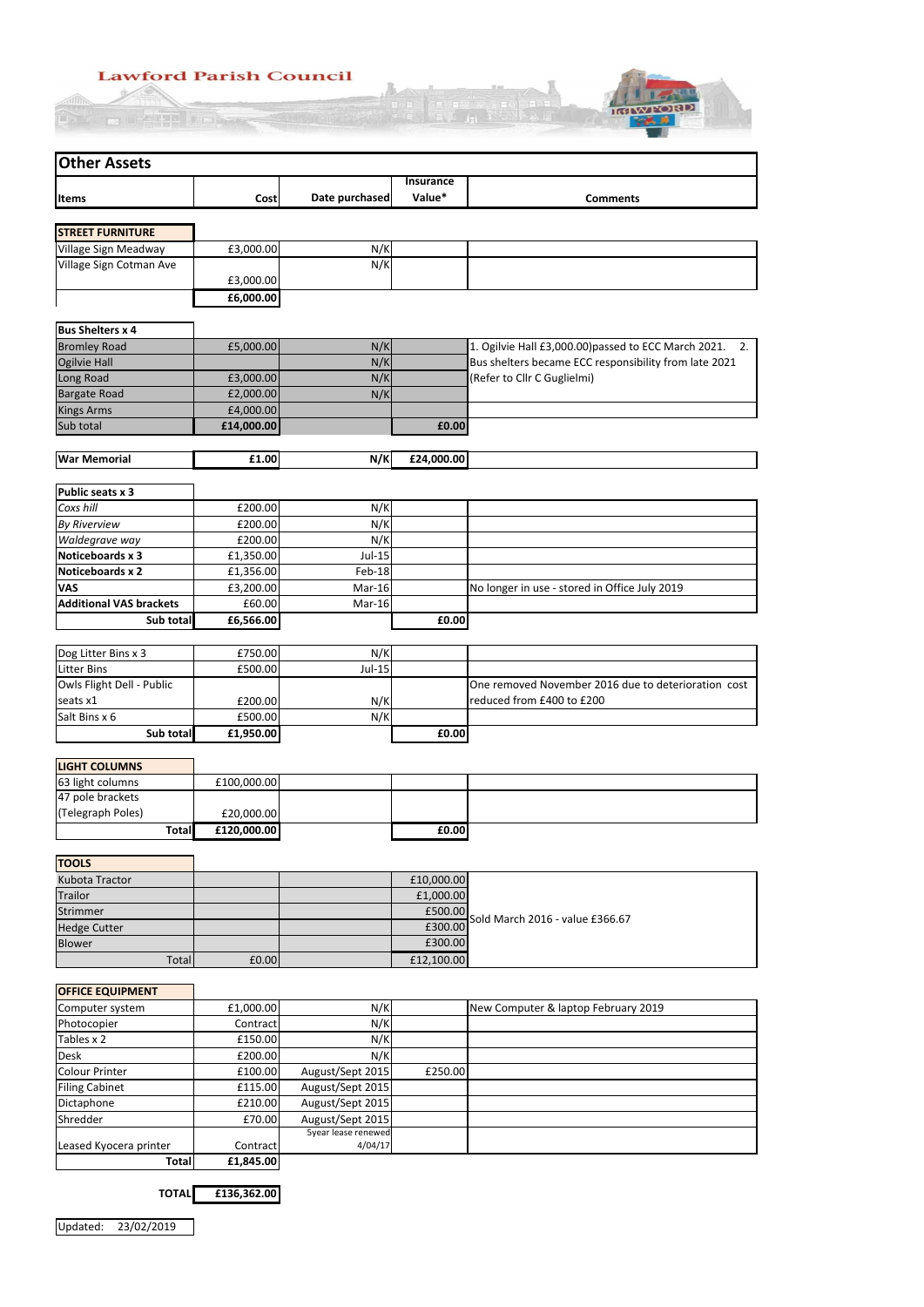Reviewed: 23/05/2017

*Reviewed with Insurers 25/11/20*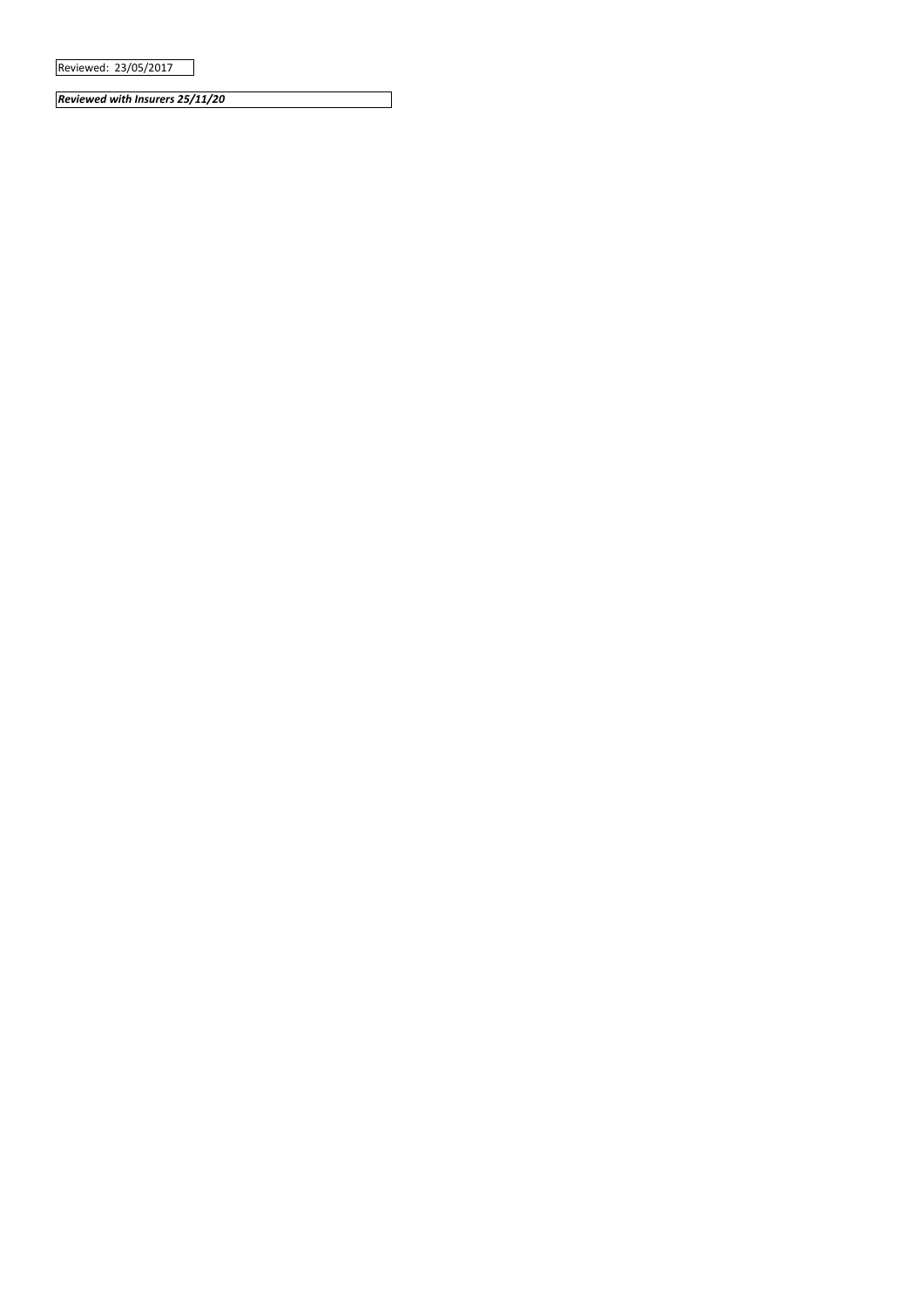

## **Lawford Green Recreation Ground**

| <b>Items</b>                                                                           |            | Cost Date purchased          | Insurance Value * | <b>Comments</b> |
|----------------------------------------------------------------------------------------|------------|------------------------------|-------------------|-----------------|
| Lawford Green Car Park                                                                 | £1.00      |                              | £1.00             |                 |
| <b>Open areas</b>                                                                      |            |                              |                   |                 |
|                                                                                        |            |                              |                   |                 |
| Play area signed over by Rose Builders - already fitted out under 7's play area Fitted |            |                              |                   |                 |
| by Hand Made Places                                                                    |            | 23/01/2020                   |                   |                 |
| BX/HMP 100031 Zig Zag (Left)                                                           | £420.00    |                              |                   |                 |
| BX/HMP 100018 Stilts                                                                   | £415.00    |                              |                   |                 |
| BX/HMP 100050 Amazon Rope Climber                                                      | £4,350.00  |                              |                   |                 |
| BX/HMP 100036 Double Flat Swing                                                        | £985.00    |                              |                   |                 |
| BX/HMP 050011 Sunflower' Activity Centre                                               | £3,100.00  |                              |                   |                 |
| BX/HMP 350018 Sheep' Play Sculpture x3                                                 | £1,197.00  |                              |                   |                 |
| BX/HMP 350011 Horse                                                                    | £430.00    |                              |                   |                 |
| BX/HMP 600021 Saver Grass Matting @ £35.00 x 90                                        | £3,150.00  |                              |                   |                 |
| BX/HMP 600021/1 Underlay to suit saver gras matting                                    |            | No charge                    |                   |                 |
| For information - Installation £12,825.00, survey £350.00 Carriage £534.00             |            | £12,825.00 Not for insurance |                   |                 |
| BX144072/S-RT Mild Steel & Timber seat                                                 | £6,090.00  |                              |                   |                 |
| BX14 4072/B-RTMild Steel & Timber bench                                                | £3,321.00  |                              |                   |                 |
| BX45G 2550-WBNWeyburn Litter Bin £299 x 4                                              | £1,196.00  |                              |                   |                 |
| 9.95 x4                                                                                | £39.80     |                              |                   |                 |
|                                                                                        | £37,518.80 |                              | £0.00             |                 |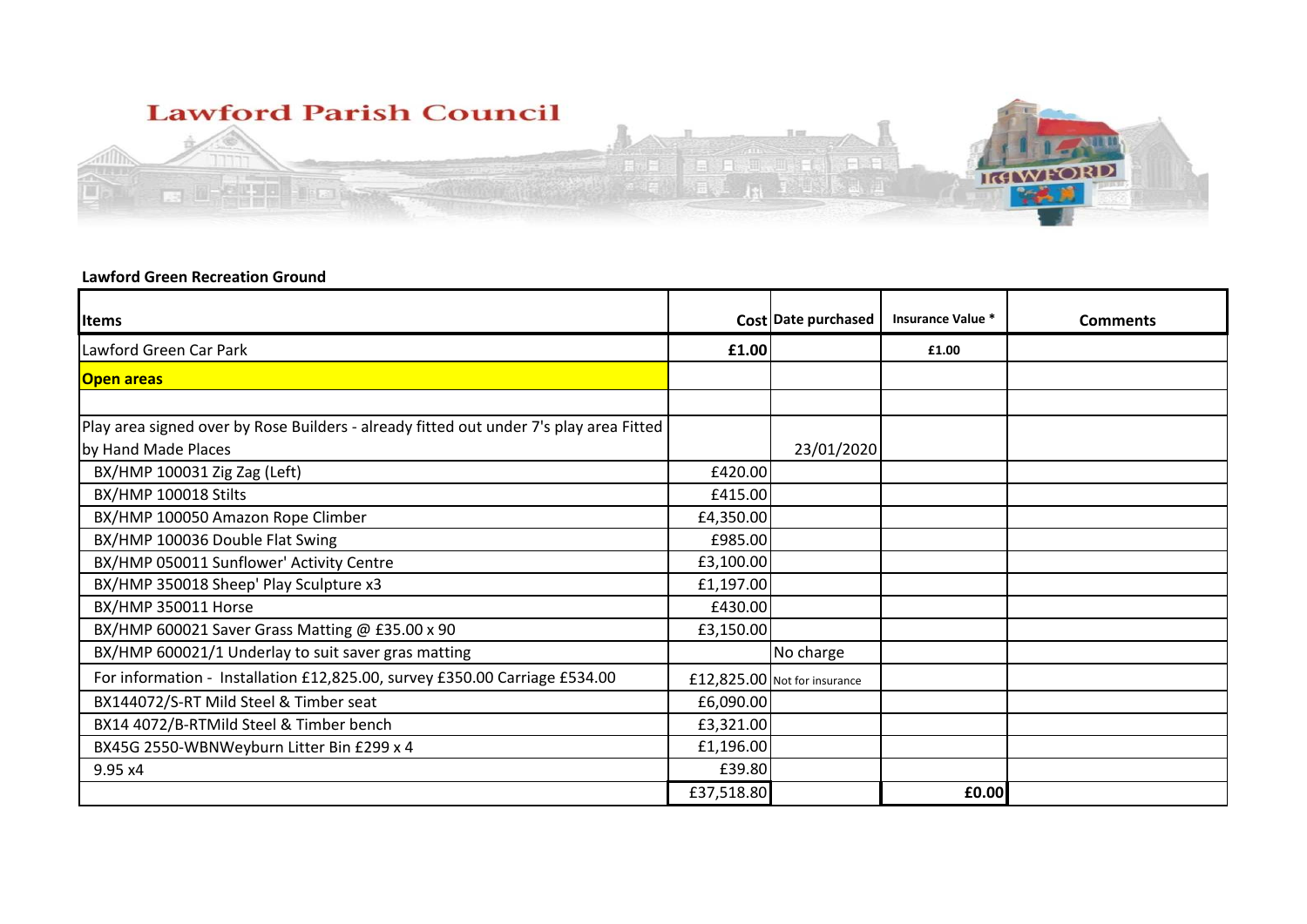# **Lawford Parish Council**

**THE REPORT OF PROPERTY** 



|                                    | Purchase                 |                |                                                                                                                                                    |
|------------------------------------|--------------------------|----------------|----------------------------------------------------------------------------------------------------------------------------------------------------|
|                                    | Cost                     | Insured Value* | <b>Comments</b>                                                                                                                                    |
| Riverview                          | £41,626.00               |                | £41,626.00 Purchased 19.02.21 (cost £33,000.00 + Legal fees)                                                                                       |
| School Lane                        | £697,498.00              |                | £725,000.00 Updated following School House valuation end of 2020                                                                                   |
| <b>Summers Park</b>                | £17,248.00               | £18,248.00     |                                                                                                                                                    |
| Waldegrave Way                     | £32,449.00               | £32,449.00     |                                                                                                                                                    |
| <b>Other Assets</b>                | £150,362.00              | £150,362.00    |                                                                                                                                                    |
| Summers park (17/09/18)            | £1.00                    | n/a            |                                                                                                                                                    |
|                                    |                          |                | Insurance company add inflationary increase by % annually.<br>Last increase was 3%. Policy is new for old Insured value<br>with CAME £1,051,556.50 |
| Lawford Green Play area            | £37,518.80               |                | £37,518.80 Handed over May/June 2021                                                                                                               |
|                                    | <b>TOTAL £976,702.80</b> | £1,005,203.80  |                                                                                                                                                    |
| Insurance company inflationary     |                          |                |                                                                                                                                                    |
| increase by % annually. Last       |                          |                |                                                                                                                                                    |
| increase was 3%. Policy is new for |                          |                |                                                                                                                                                    |
| old - 29.07.21                     |                          | £1,089,075.30  |                                                                                                                                                    |

# **Totals**

| <b>Reviewed with Insurers 25.11.20</b>    |  |
|-------------------------------------------|--|
| Reviewed with Andrew - Came & Co 29.07.21 |  |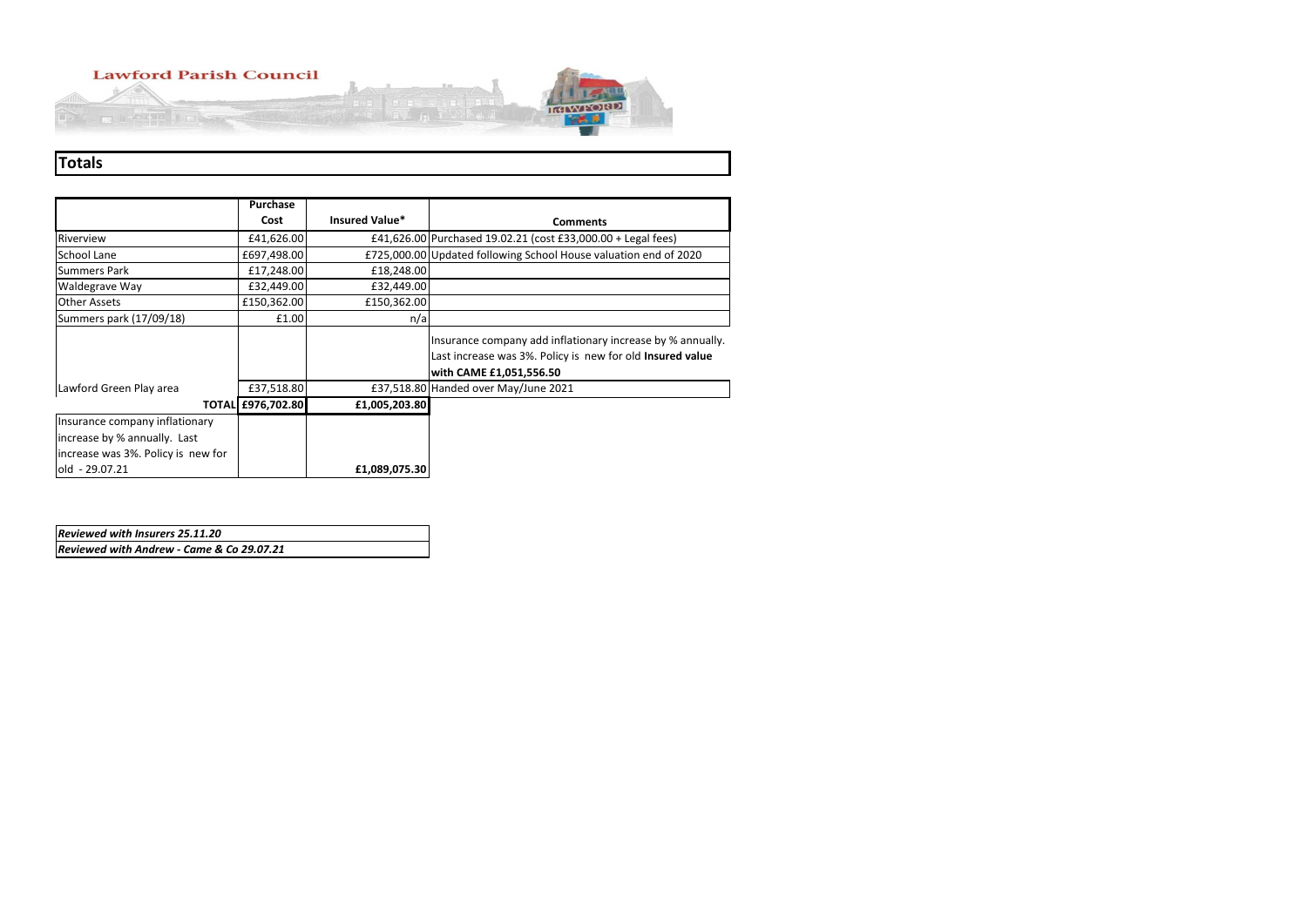| Date | <b>Details</b>                                                                                                |
|------|---------------------------------------------------------------------------------------------------------------|
|      | 04/12/2017 Missing/stolen bench reported by river (Amenities committee) Agreed not to replace by full council |
|      |                                                                                                               |
|      |                                                                                                               |
|      |                                                                                                               |
|      |                                                                                                               |
|      |                                                                                                               |
|      |                                                                                                               |
|      |                                                                                                               |
|      |                                                                                                               |
|      |                                                                                                               |
|      |                                                                                                               |
|      |                                                                                                               |
|      |                                                                                                               |
|      |                                                                                                               |
|      |                                                                                                               |
|      |                                                                                                               |
|      |                                                                                                               |
|      |                                                                                                               |
|      |                                                                                                               |
|      |                                                                                                               |
|      |                                                                                                               |
|      |                                                                                                               |
|      |                                                                                                               |
|      |                                                                                                               |
|      |                                                                                                               |
|      |                                                                                                               |
|      |                                                                                                               |
|      |                                                                                                               |
|      |                                                                                                               |
|      |                                                                                                               |
|      |                                                                                                               |
|      |                                                                                                               |
|      |                                                                                                               |
|      |                                                                                                               |
|      |                                                                                                               |
|      |                                                                                                               |
|      |                                                                                                               |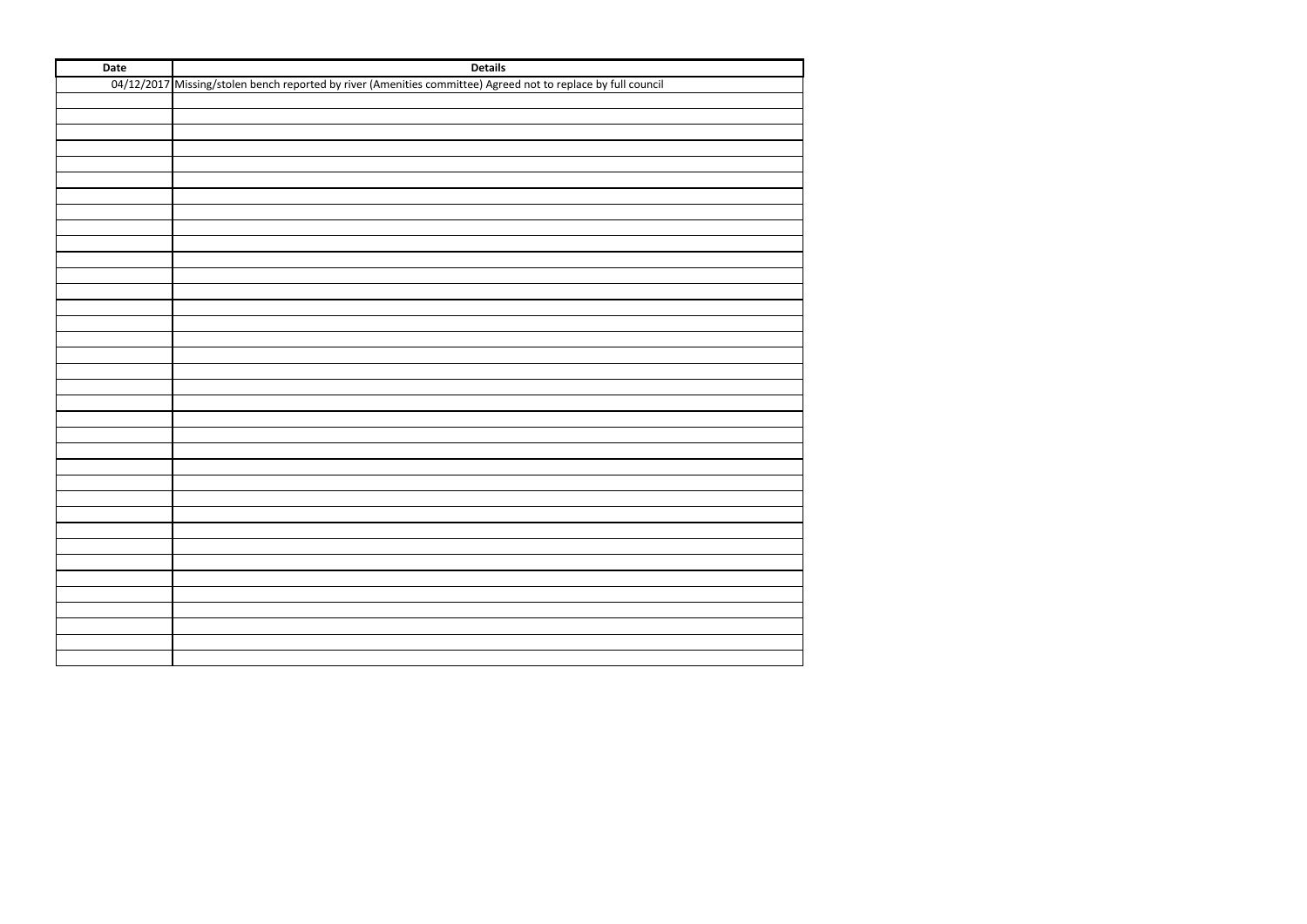| REGISTER OF DOCUMENTS KEPT IN THE SAFE compiled 01/07/20 (Also in Councillors Information Pack)                                  |                  |
|----------------------------------------------------------------------------------------------------------------------------------|------------------|
| Document(s)                                                                                                                      | Date of document |
| Bromley Road Tfr of the car park, car park landscaped area, East School entrance way & North School entrance way for £1.         | 20/08/2018       |
| Passwords                                                                                                                        | 23/01/2019       |
| Essex records Office - receipt for documents deposited 17/12/1992                                                                | 17/12/1992       |
| Footpath Diversion Order - footpaths 10,11,13 & 14 (affects School Lane Recreation Ground and properties fronting Tye Hill       | 16/12/2019       |
| Insurance Policy Documents - 25/05/17 for 3 years - renewed 27/05/20 for policy start 01/06/2020                                 | 01/06/2020       |
| Lawford Dale open space proposed project (5acres land includes pond & stream) Documents from 4/5/1988 - 28/05/1992               | 28/05/1992       |
| Licence from Ministery of Ag, fish & food for Land at Foxash Land Settlement - (approx 78sq feet) Bus Shelter erected by Public  |                  |
| subscription                                                                                                                     | 13/07/1971       |
| Ogilvie Hall - Lease & Trust Deed 7/11/1969                                                                                      | 07/11/1969       |
| Printer Lease (5years from May 2017)                                                                                             | 22/05/2017       |
| Queensway - 6years & 364 day lease for land at Queensway dated 25/08/1987 (lease commenced 25/08/1987 expired                    | 25/08/1987       |
| Queensway - 7 year lease for land at Queensway dated 02/5/1995 (lease commenced 25/08/1995 expired 24/08/2001)                   | 11/05/1995       |
| Queensway - 7 year lease for land at Queensway dated 02/5/1995 (lease commenced 25/08/1995 expired 24/08/2001)                   | 02/05/1995       |
| Riverview Lease (known as a piece of land forming part of the County Secondary School site at Lawford) 20/01/1969 for 21 years   |                  |
| to 20/01/1990                                                                                                                    | 20/01/1969       |
| Riverview Open Space 21 years & 3 days lease from 21/08/1992 (expired 24/08/2012)                                                | 21/08/1992       |
| School Lane (3 separate envelopes) (previously part of Tye Field) - documents relating to acquisition of the recreation land     |                  |
| 1/12/1986. Documents enclosed dated 1/1/1892 onward                                                                              | 11/07/1892       |
| School Lane - Deed of Grant for underground cables at School Lane                                                                | 15/04/1996       |
| School Lane - Licence to assign - original lease 25/11/2010 reassigned - from Lawford Junior Club to Lawford FC process started  | 12/10/2017       |
| School Lane (3 separate envelopes) (previously part of Tye Field owned by Mr Rubeigh James Minney, Lawford House) documents      |                  |
| relating to acquisition of the recreation land 13/02/1961. Documents enclosed dated 31/01/1947 onward.                           | 13/02/1961       |
| School Lane (3 separate envelopes)(previously part of Tye field - documents relating to the acquisition of additional recreation |                  |
| land 1994. Documents enclosed dated from 3/02/1951                                                                               | 04/11/1994       |
| Stour Valley Partnership Details (Riverside Walk Project) 10/08/2005                                                             | 10/08/2005       |
| <b>Summers Park Land - Registry title</b>                                                                                        | 17/08/2018       |
| <b>Summers Park Land - Registry title</b>                                                                                        | 19/09/2018       |
| <b>Summers Park Land - Registry title</b>                                                                                        | 12/02/2019       |
| <b>Summers Park</b> Variation Agreement 13/06/16                                                                                 | 13/06/2016       |